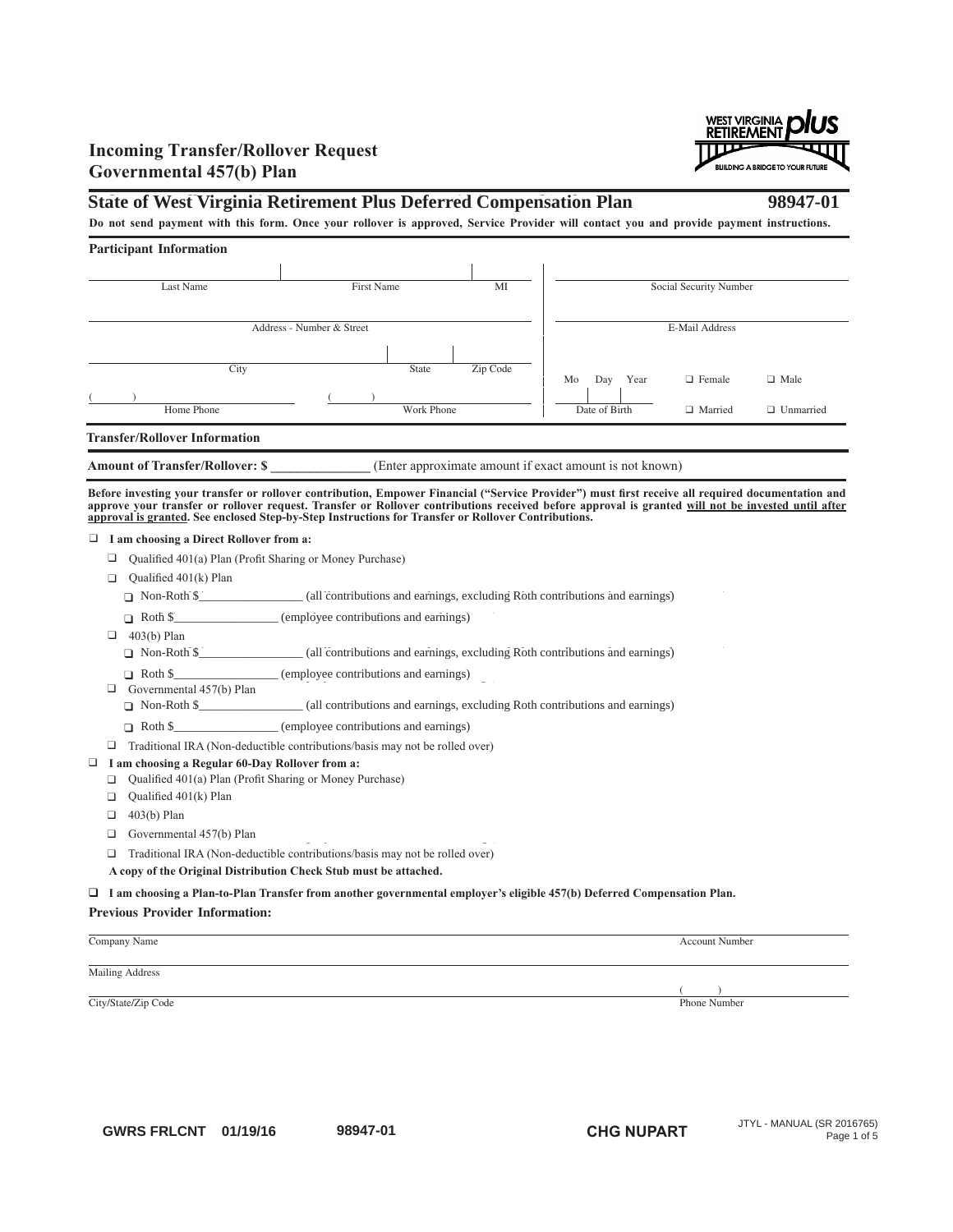| <b>First Name</b><br><b>Last Name</b>                                                                                           | MI                                                       | Social Security Number                                                                                                                                                |
|---------------------------------------------------------------------------------------------------------------------------------|----------------------------------------------------------|-----------------------------------------------------------------------------------------------------------------------------------------------------------------------|
| For Plan-to-Plan Transfers, previous provider must complete and sign or attach documentation on previous provider's letterhead: |                                                          |                                                                                                                                                                       |
| Employer contributions: \$                                                                                                      | Employer earnings: \$                                    |                                                                                                                                                                       |
| Before-tax Employee contributions: \$                                                                                           | Before-tax Employee earnings: \$                         |                                                                                                                                                                       |
| Note: Unless otherwise indicated, all amounts received will be considered employee before-tax contributions and earnings.       |                                                          |                                                                                                                                                                       |
| Previous Provider (Print Name)                                                                                                  | Previous Provider Signature                              | Date                                                                                                                                                                  |
| <b>Required Documentation</b>                                                                                                   |                                                          |                                                                                                                                                                       |
| Indicate the required documents enclosed:                                                                                       |                                                          |                                                                                                                                                                       |
| $\Box$ For Rollovers from an IRA                                                                                                |                                                          |                                                                                                                                                                       |
|                                                                                                                                 |                                                          | $\Box$ Most recent Account Statement or Final Distribution Statement from IRA provider showing the Internal Revenue Code ("IRC") (i.e. Traditional IRA or 408)        |
| $\Box$ For Rollovers from All Eligible Plans                                                                                    |                                                          |                                                                                                                                                                       |
| and if applicable, Roth first contribution date and Roth contribution amounts.                                                  |                                                          | □ Most recent Account Statement or Financial Distribution Statement from previous employer's Plan showing the Internal Revenue Code ("IRC") and Plan Name,            |
| following certification and the signature of the plan Administrator of the distributing Plan.                                   |                                                          | If the IRC, and Plan Name, and if applicable, Roth first contribution date and Roth contribution amounts are not reflected on this account statement, ALSO obtain the |
| The name of the distributing Plan (the "Plan") is:                                                                              |                                                          |                                                                                                                                                                       |
| The Plan Administrator of the Plan certifies to the best of their knowledge that:                                               |                                                          |                                                                                                                                                                       |
| (1) The Plan is designed or intended to be and meets the requirements of (please check one):                                    |                                                          |                                                                                                                                                                       |
| $\Box$ Qualified 401(a) Plan                                                                                                    |                                                          |                                                                                                                                                                       |
| $\Box$ Qualified 401(k) Plan                                                                                                    |                                                          |                                                                                                                                                                       |
| $\Box$ 403(b) Plan                                                                                                              |                                                          |                                                                                                                                                                       |
| $\Box$ Governmental 457(b) Plan                                                                                                 |                                                          |                                                                                                                                                                       |
| (2) To the extent applicable, consent requirements have been satisfied prior to a rollover.                                     |                                                          |                                                                                                                                                                       |
| $(3)$ The amounts are eligible for rollover as described in IRC Section 402 $(c)$ .                                             |                                                          |                                                                                                                                                                       |
| (4) Amount of Rollover \$                                                                                                       | (Enter approximate amount if exact amount is not known). |                                                                                                                                                                       |
| (5) For Rollovers from designated Roth accounts:                                                                                |                                                          |                                                                                                                                                                       |
| Roth first contribution date:                                                                                                   |                                                          |                                                                                                                                                                       |
| Roth contributions (no earnings): \$                                                                                            |                                                          |                                                                                                                                                                       |
| Authorized Plan Administrator/Trustee                                                                                           |                                                          |                                                                                                                                                                       |
| Signature for Previous Employer's Plan:                                                                                         |                                                          |                                                                                                                                                                       |
| Name (print)                                                                                                                    |                                                          | Title                                                                                                                                                                 |
| Company Name                                                                                                                    |                                                          | Date                                                                                                                                                                  |
| $\Box$ For Plan-to-Plan Transfers from another Provider under this Plan.                                                        |                                                          |                                                                                                                                                                       |
| provider must also complete the money type information in the Transfer/Rollover Information section.                            |                                                          | $\Box$ Most recent Account Statement from another investment provider showing the Internal Revenue Code ("IRC") and this Plan Name. The previous                      |

### Investment Option Information - Please refer to your communication materials for investment option designations.

| I understand that funds may impose redemption fees on certain transfers, redemptions or exchanges if assets are held less than the period stated in the                                                                                                                                                                  |
|--------------------------------------------------------------------------------------------------------------------------------------------------------------------------------------------------------------------------------------------------------------------------------------------------------------------------|
| fund's prospectus or other disclosure documents. I will refer to the fund's prospectus and/or disclosure documents for more information.                                                                                                                                                                                 |
| Do not complete the Investment Option Information portion of this form if you elected to have your account professionally managed by Advised Assets Group,<br>LLC ("AAG"). If you have not yet elected to have your account professionally managed by AAG and would like to enroll in the Managed Accounts Service, call |
| 1-800-551-4218                                                                                                                                                                                                                                                                                                           |

Select either existing ongoing allocations (A) or your own investment options (B).

### (A) Existing Ongoing Allocations

 $\Box$  I wish to allocate this transfer/rollover the same as my existing ongoing allocations.

### (B) Select Your Own Investment Options

Please Note: For automatic dollar cost averaging call the Voice Response System or access our Web site.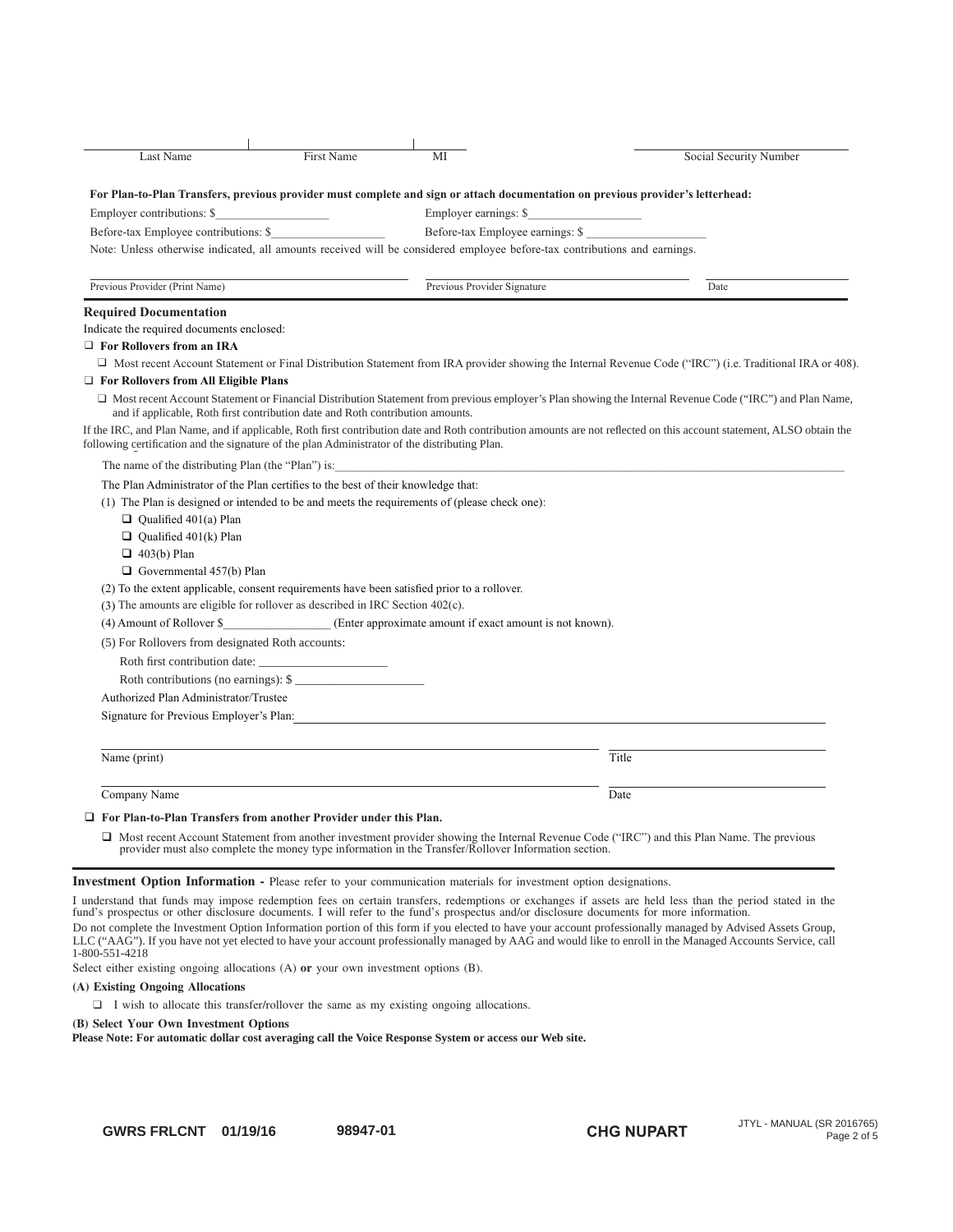| Last Name                                                                                                                                                                                                                                                                                        |                    | First Name                                                                                    |                                                                       | МI                                                                                                                                                                                                             | Social Security Number             |                                                                                       |               |
|--------------------------------------------------------------------------------------------------------------------------------------------------------------------------------------------------------------------------------------------------------------------------------------------------|--------------------|-----------------------------------------------------------------------------------------------|-----------------------------------------------------------------------|----------------------------------------------------------------------------------------------------------------------------------------------------------------------------------------------------------------|------------------------------------|---------------------------------------------------------------------------------------|---------------|
| <b>INVESTMENT OPTION</b>                                                                                                                                                                                                                                                                         |                    |                                                                                               | <b>INVESTMENT OPTION</b>                                              |                                                                                                                                                                                                                |                                    |                                                                                       |               |
| <b>NAME</b><br>Great-West Lifetime 2015 Fund II Inst MXMZX<br>Great-West Lifetime 2025 Fund II Inst MXPAX<br>Great-West Lifetime 2035 Fund II Inst MXRJX<br>Great-West Lifetime 2045 Fund II Inst MXVDX<br>Great-West Lifetime 2055 Fund II Inst MXYGX<br>American Funds EuroPacific Gr R5 RERFX | <b>TICKER CODE</b> | <b>MXMZX</b><br><b>MXPAX</b><br><b>MXRJX</b><br><b>MXVDX</b><br><b>MXYGX</b><br><b>RERFX</b>  | $\frac{6}{9}$<br>$\overline{\phantom{a}}$<br>$\overline{\phantom{a}}$ | <b>NAME</b><br>Vanguard Mid Cap Index Fund - Admiral VIMAX<br>American Funds Growth Fund of Amer R5 <b>RGAFX</b><br>American Funds Fundamental Investors R5<br>T. Rowe Price Growth & Income Fund <b>PRGIX</b> | <b>TICKER CODE</b><br><b>RENEX</b> | <b>VIMAX</b><br><b>RGAFX</b><br><b>RFNFX</b><br><b>FCNTX</b><br><b>OIEJX</b><br>TR-GI | $\frac{0}{0}$ |
| American Funds New Perspective R5 RNPFX<br>Vanguard Small Cap Index Adm VSMAX<br>American Century Mid Cap Value Inst AVUAX<br>T. Rowe Price Mid Cap Growth Fund RPMGX                                                                                                                            |                    | <b>RNPFX</b><br><b>BSFIX</b><br><b>DEVIX</b><br><b>VSMAX</b><br><b>AVUAX</b><br><b>TR-MCG</b> |                                                                       | T. Rowe Price Capital Appreciation PRWCX<br>Vanguard Total Bond Market Index Inst <b>VBTIX</b><br><b>MUST INDICATE WHOLE PERCENTAGES</b>                                                                       |                                    | <b>VFIAX</b><br><b>IEIFX</b><br><b>PRWCX</b><br><b>VBTIX</b><br><b>WVGIF</b>          | $= 100\%$     |

### **Barticipation Agreement**

**Advised Assets Group, LLC -** If I have elected to have my account professionally managed by Advised Assets Group, LLC and this form is submitted, my election to have my account professionally managed will override the investment allocation requested on this form until such time as I revoke or amend my election to have my account professionally managed.

ensure such eligibility. By signing below, I affirm that the funds I am transferring/rolling are in fact eligible for such treatment. General Information - I understand that only certain types of distributions are eligible for transfer/rollover treatment and that it is solely my responsibility to

I authorize these funds to be transferred/rolled into my Employer's Plan and to be invested according to the information specified in the Investment Option Information section. If I elect to direct my own investments, I understand that by signing and submitting this form for processing, I am requesting to have investment options established under this Plan as specified in the Investment Option Information section. I understand and agree that this account is subject to LAT AND SERVICE OR THE PLAN DOCUMENT.

If the investment option information is missing or incomplete, I authorize Service Provider to allocate the rollover assets ("assets") the same as my It the investment option information is missing or incomplete, I authorize Service Provider to allocate the rollover assets ("assets") the same as my ongoing contributions (if I have an account established) or to the defau ongoing contributions (if I have an account established) or to the default investment option selected by the Plan (if I do not have an investment election of<br>file). If no default investment option is selected by the Plan, provider are received more than 180 calendar days after Service Provider receives this Incoming Transfer/Rollover form (this "form"), I authorize Service provider are received more than 160 calendar days after service Provider receives this incoming Transfer/Rollover form (this Torm ), I authorize service<br>Provider to allocate all monies received the same as my most recent i Response System at 1-800-551-4218 or access the Web site at www.wv457.com in order to make changes or transfer mones from the default investmen option. If my initial rollover assets are received more than I year after Service Provider receives and approves this incoming Rollover form, I understand Service Provider will require the submission of a new form for approval. Assets will not be invested until after approval is granted. Forms and documentation received after market close will be reviewed for approval. Assess with not be invested until the approval is granted. Tonis file). If no default investment option is selected by the Plan, the funds will be returned to the payor as required by law. If additional assets from the same PLYVUHE 10 allocate all HODES Heckeyed the Same as my most recent investment energy has been being the what contains from the above the same that allow the same that the same in a color to make a bound of the same that all Response System at 1-800-551-4218 or access the Web site at www.wv457.com in order to make changes or transfer monies from the default investment<br>option. If my initial rollover assets are received more than 1 year after Se and documentation received after market close will be reviewed for approval the following business day. I understand that this completed form must be<br>received by Service Provider at the address provided on this form received by Service Provider at the address provided on this form. option. If my initial rollover assets are received more than 1 year after Service Provider receives and approves this Incoming Rollover form, I understand

received by service Frovider at the address provided on this form.<br>I understand that the current Custodian/Provider may require that I furnish additional information before processing the transaction requested on this form Service Provider is not responsible for determining the status of any transaction that I have requested. It is entirely my responsibility to provide the current Custodian/Provider with any information that they may require, and/or to notify Service Provider of any information that the current Custodian/Provider may information zuronium recenture with any internation that the transaction.

Withdrawal Restrictions - I understand that the Internal Revenue Code and/or my employer's Plan Document may impose restrictions on transfers, direct  $\frac{1}{2}$  and  $\frac{1}{2}$  and  $\frac{1}{2}$  and  $\frac{1}{2}$  and  $\frac{1}{2}$  and  $\frac{1}{2}$  and  $\frac{1}{2}$  and  $\frac{1}{2}$  and  $\frac{1}{2}$  and  $\frac{1}{2}$  and  $\frac{1}{2}$  and  $\frac{1}{2}$  and  $\frac{1}{2}$  and  $\frac{1}{2}$  and  $\frac{1}{2}$  and  $\frac{1}{2}$  a I am eligible to receive distributions or make transfers/direct rollovers.

Investment Options - I understand and acknowledge that all payments and account values, when based on the experience of the investment options, may not be guaranteed and may fluctuate, and, upon redemption, shares may be worth more or less than their original cost. I acknowledge that investment options, may information, including prospectuses, disclosure documents, and Fund Profile sheets have been made available to me and I understand the risks of investment open

Account Corrections - I understand that it is my obligation to review all confirmations and quarterly statements for discrepancies or errors. Corrections will be made only for errors which I communicate within 180 calendar days of the last calendar quarter. After this 180 days, account information shall be deemed accurate and acceptable to me. If I notify Service Provider of an error after this 180 days, the correction will only be processed from the date of notification forward and not on a retroactive basis.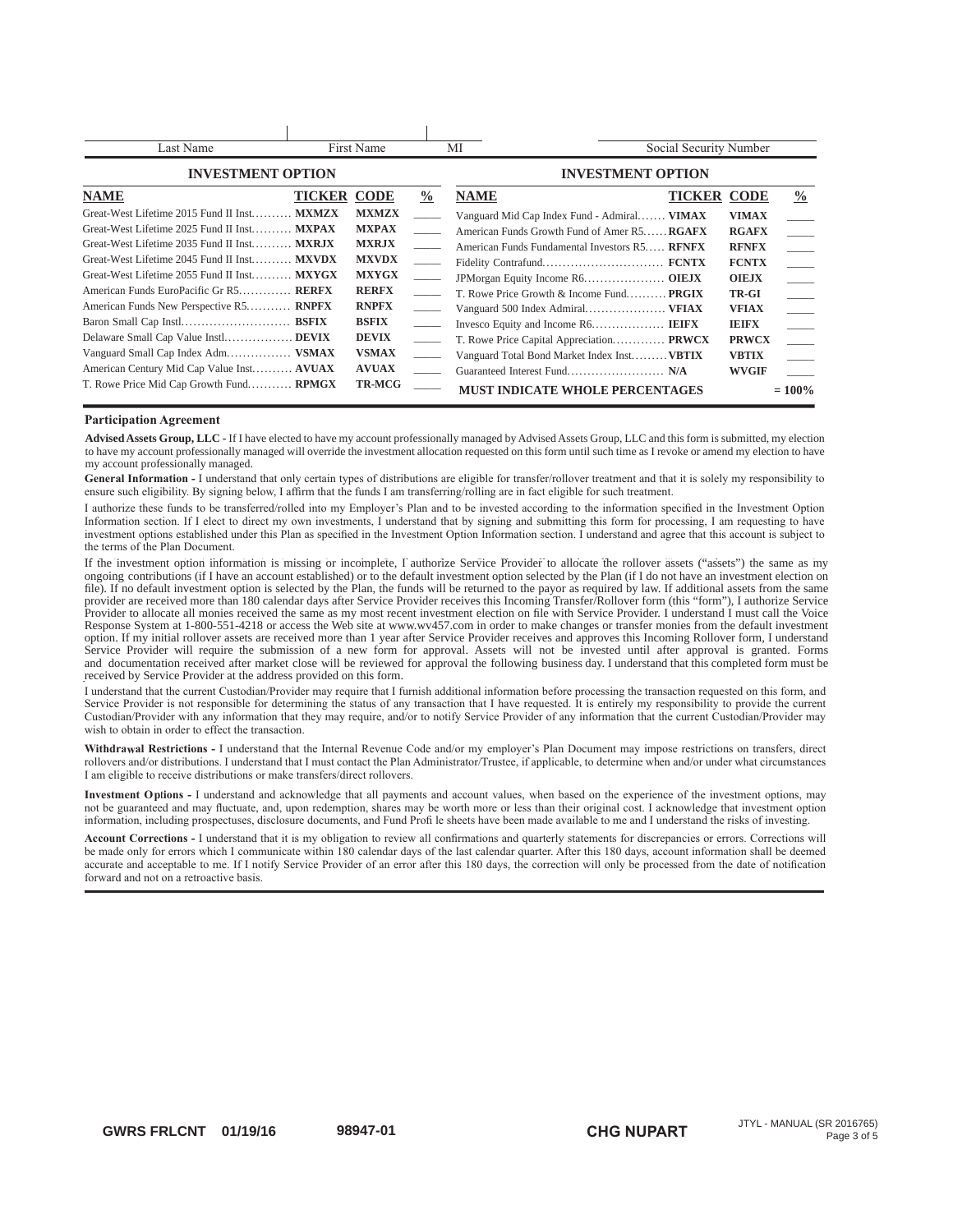| ∟ast Name                      | Name | MI | Social Security Number |
|--------------------------------|------|----|------------------------|
| Required Signature(s) and Date |      |    |                        |

### Participant Consent

My signature affirms that I have read, understand the effect of my election and agree to all pages of this Incoming Transfer/Rollover form. I affirm that all information provided is true and correct. If a rollover is requested, I certify that: 1) I was entitled to a distribution as a participant, not a beneficiary; 2) the distribution was neither one of a series of periodic payments, required minimum distribution nor a hardship distribution; 3) the rollover contribution is being made to the Plan within 60 days from the date I received my distribution; 4) the entire amount being rolled over would be included in my income if it were not being rolled over; and 5) that the entire amount is being rolled over from an "eligible retirement plan" within meaning of Code Section 402. If a Transfer is requested, I certify that the Transfer is coming from another investment provider within the same Employer's Plan. I understand that Service Provider is required to comply with the regulations and requirements of the Office of Foreign Assets Control, Department of the Treasury ("OFAC"). As a result, Service Provider cannot conduct business with persons in a blocked country or any person designated by OFAC as a specially designated national or blocked person. For more information, please access the OFAC Web site at: http://www.treasury.gov/about/organizational-structure/offices/Pages/Office-of-Foreign-Assets-Control.aspx.

### **Participant Signature Date**

### Core securities, when offered, are offered through GWFS Equities, Inc. and/or other broker dealers.

GWFS Equities, Inc., Member FINRA/SIPC, is a wholly owned subsidiary of Great-West Life & Annuity Insurance Company. Empower Retirement refers to the products and services offered in the retirement markets by Great-West Life & Annuity Insurance Company (GWL&A), Corporate Headquarters: Greenwood Village, CO; Great-West Life & Annuity Insurance Company of New York, Home Office: White Plains, NY; and their subsidiaries and affiliates. All trademarks, logos, service marks, and design elements used are owned by their respective owners and are used by permission.